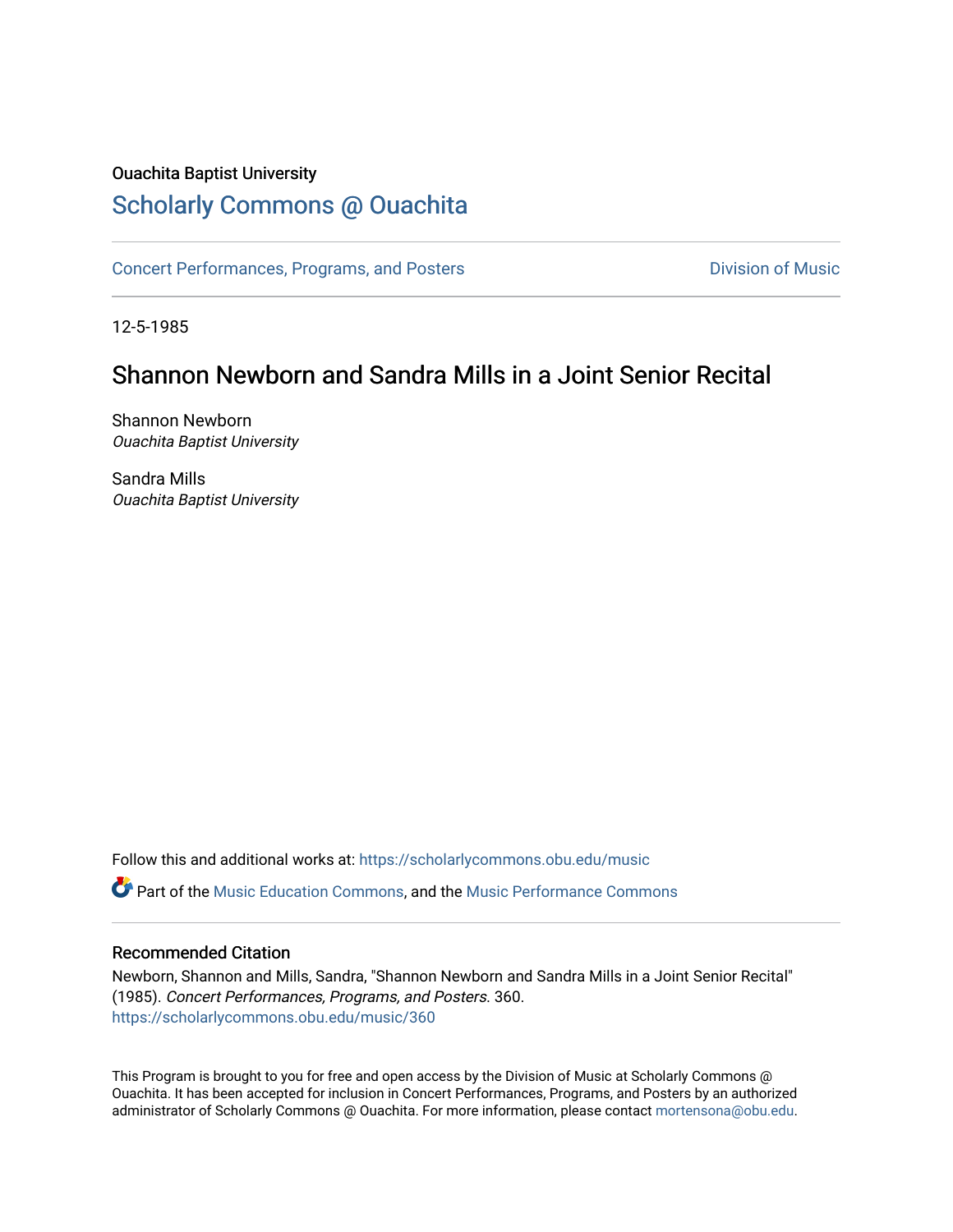# **Ouachita Baptist Hniversity**

School of Music

presents

Shannon Newborn, pianist

and

Sandra Mills, Mezzo-soprano

assisted by John Briggs, pianist

in





December 5, 1985

 $7:00 p.m.$ 

Mabee Fine Arts Recital Hall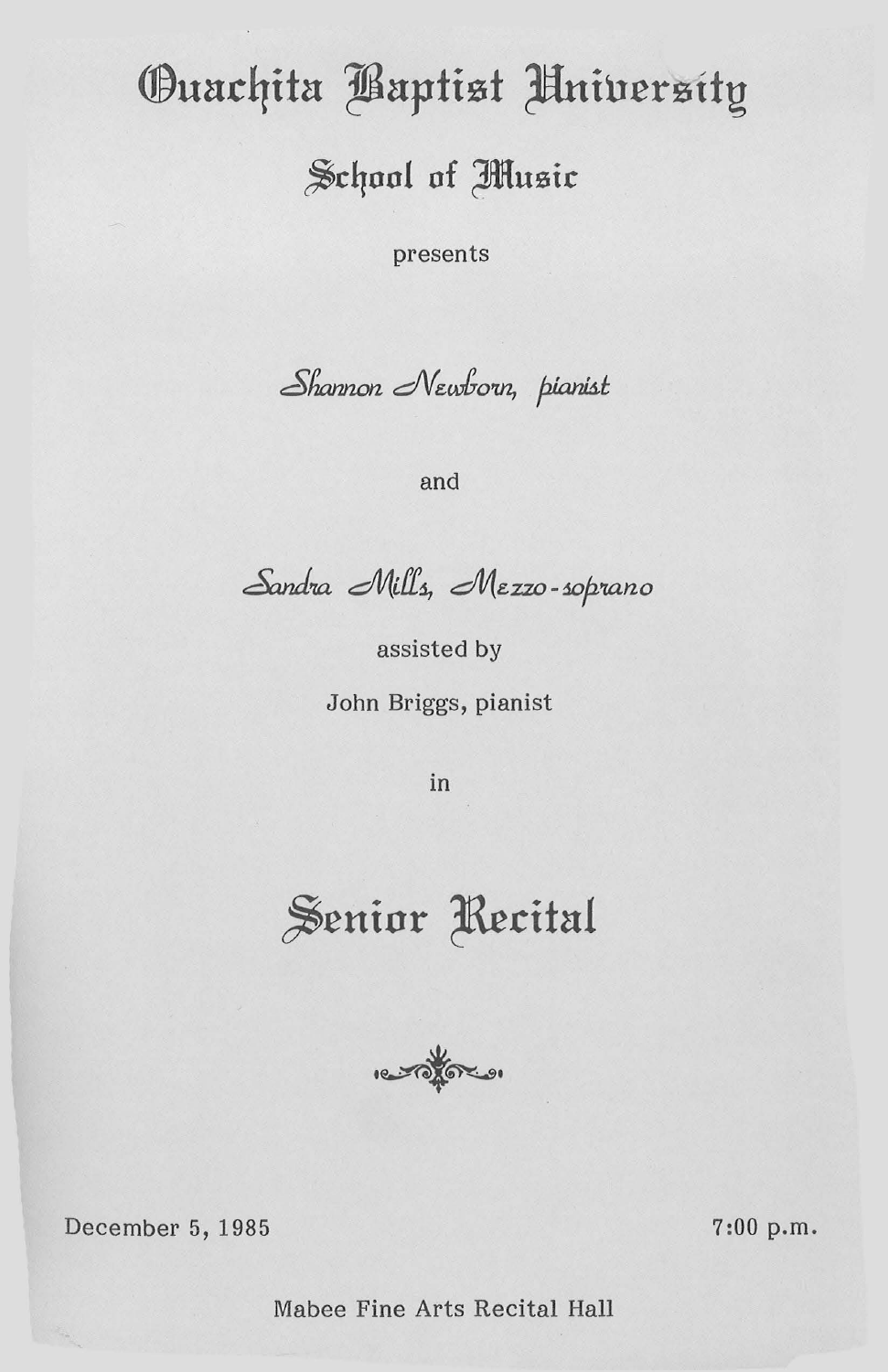Miss Newborn

Sonata in F minor, Op. 57 Allegro assai

Ludwig Van Beethoven (1770-1827)

Etude Tableaux, Op. 33, No. 8

Sergei Rachmanioff (1873-1943)

Ballade, f minor, Op. 52

Frederic Chopin (1802-1849)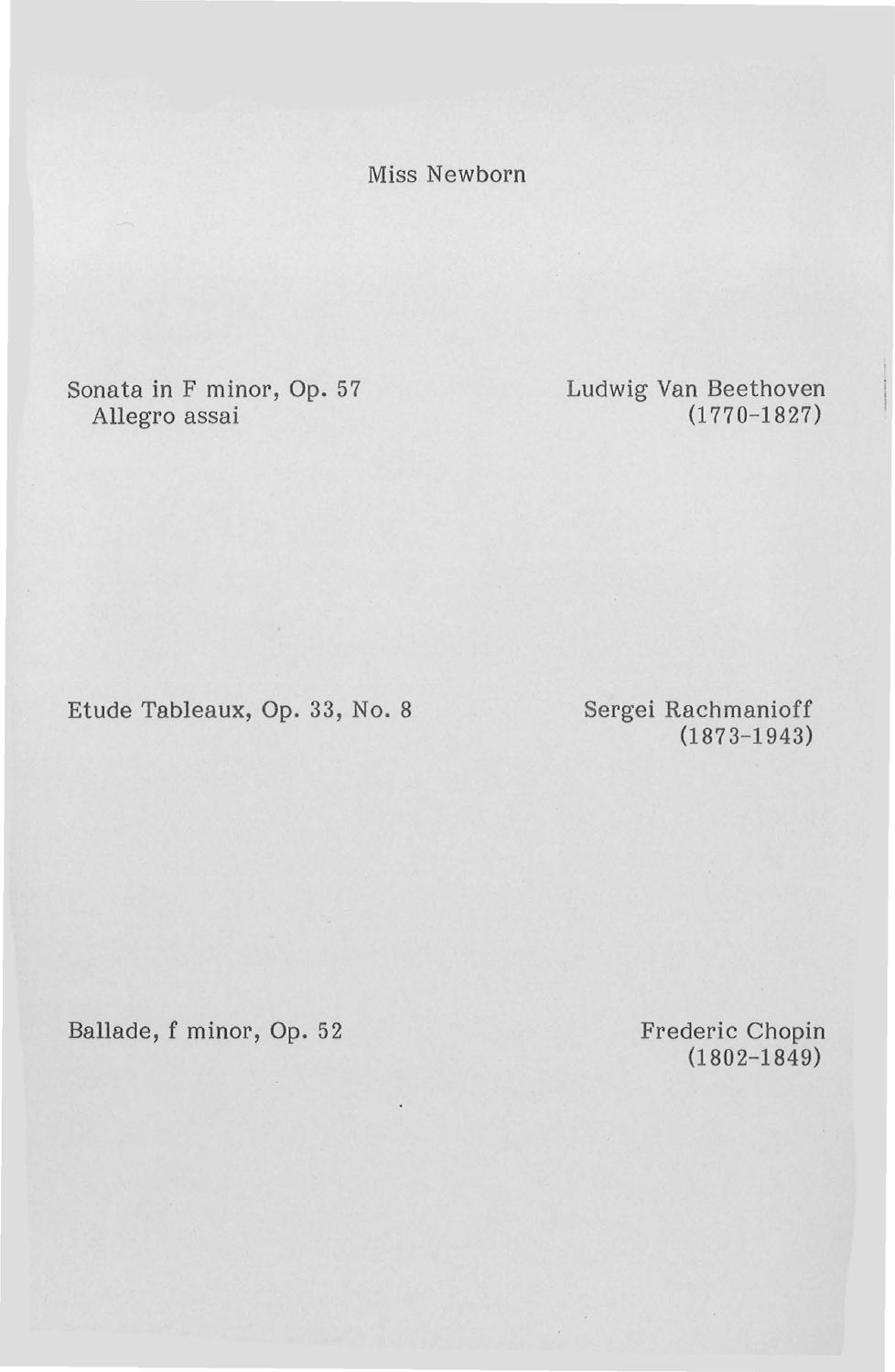Miss Mills

We Sing To Him

Lido chi d'amor sente il Cantata Per Camera

Von ewiger Liebe Of Eternal Love

Faites-lui mes aveux from "Faust"

New Songs of Old Mother Goose

The Old Woman Poor Robin Good King Arthur Old Clothes To Sell As I Was Going To Derby

Rondine al nido The swallows return Amanda Draffen, Flute Henry Purcell (1659-1695)

Nicola Porpora (1686-1768)

Johannes Brahms (1833-1897)

Charles Gounod  $(1818 - 1893)$ 

John Koch

V. De Crescenzo